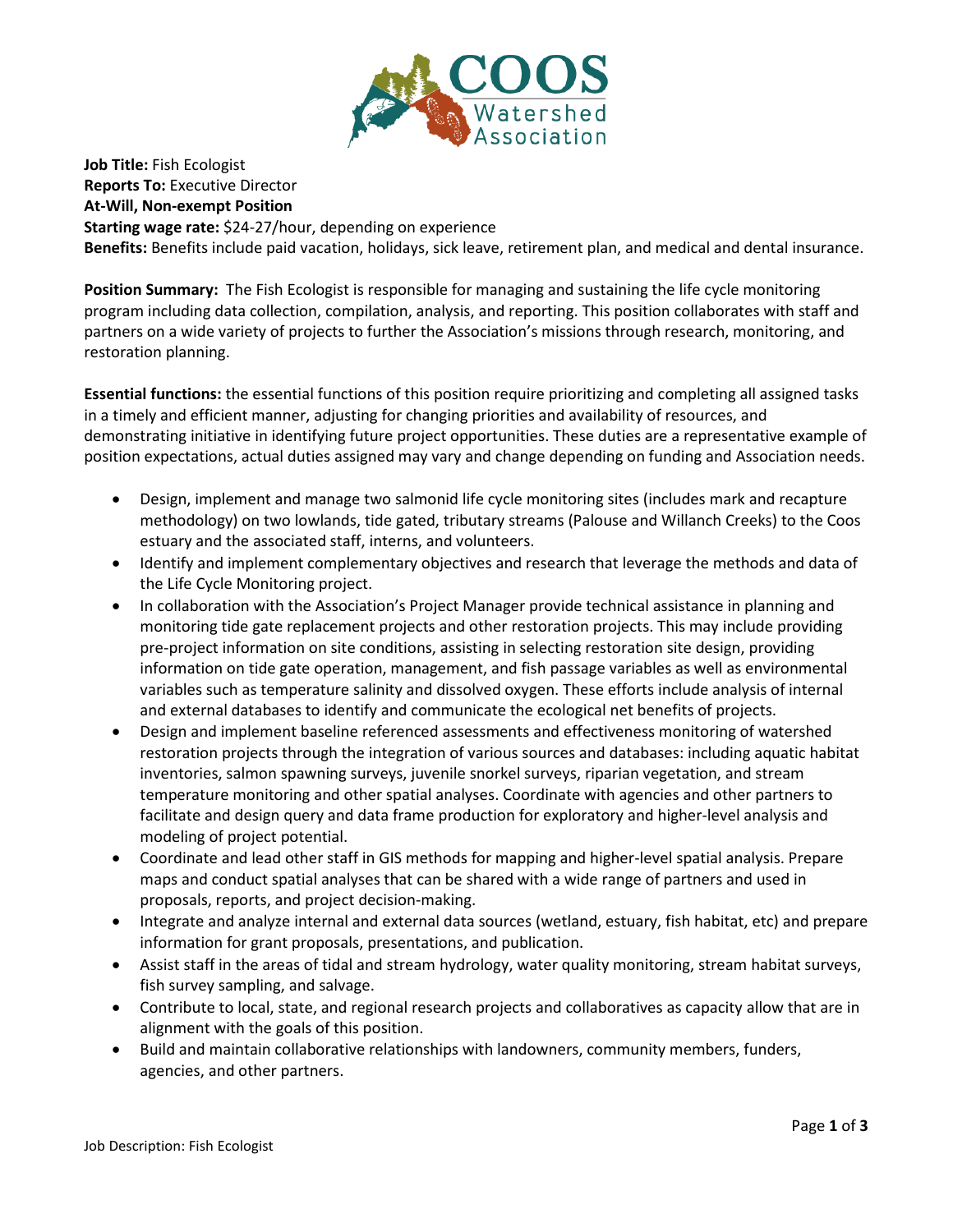- Develop project opportunities and identify and apply for funding to support this position and the Association's overall mission from a variety of sources. Manage associated grants and fees for service contracts.
- Actively participate in staff and other team meetings.
- Create an inclusive work environment that contributes to a positive workplace.
- Contribute to outreach activities as requested.
- Participate in board activities as requested by the Executive Director
- Communicate respectfully and effectively with other staff, supervisors, board members, and partners.
- Maintain a team player mentality and pitch in to ensure all aspects of the Association's work are successful
- All duties as assigned.

**Minimum Qualifications:** Any equivalent combination of education and experience which provides the knowledge, skills, and abilities required to perform the job. Education and coursework can substitute for years of experience. Typical qualifications would be:

## **Education:**

• Master's degree in fisheries or related field with research and data management and analysis experience. The master's degree requirements may be substituted with a bachelor's degree and significant experience designing and leading natural resource monitoring programs.

## **Professional Experience:**

- Five years of work experience in natural resources research surveying work, and conservation planning. Fisheries and Coastal natural resource experience are strongly preferred.
- Experience designing and implementing a natural resource-focused research project.
- The ability to manage complex projects with a variety of partners and meet deadlines is essential.
- Excellent written and verbal communication skills to use with a wide range of individuals (e.g. other staff, conservation partners, private landowners and farmers, volunteers, and local community members).
- Demonstrated experience with grant writing, writing scientific reports or papers, and writing for a general, non-science audience.
- Strong project management skills, including but not limited to setting and implementing effective goals and objectives, problem-solving, time management, contract, and grant management, creating and maintaining collaborations with other organizations, developing public awareness activities, preparing reports, etc.
- Ability to work both independently and as part of a team.
- Knowledge and appreciation of the people, values, and current conservation issues of the region. Ability to work with partners to identify win-win solutions and compromises for a restoration project.
- Experience working on field research or monitoring projects; work in an agricultural setting is a plus.
- High level of proficiency in ArcGIS and using a GPS unit.
- High level of proficiency in Microsoft Office Suite (Word, Excel, PowerPoint) and statistical programs (R or Python).
- A positive attitude with a flexible approach to work and a willingness to take on new projects or tasks as needed.
- Ability to engage in strenuous outdoor activity, carry field equipment and endure outdoor field conditions including cold and wet winter weather and extreme heat.
- Problem-solving, decision-making skills, and the ability to work independently with attention to detail.